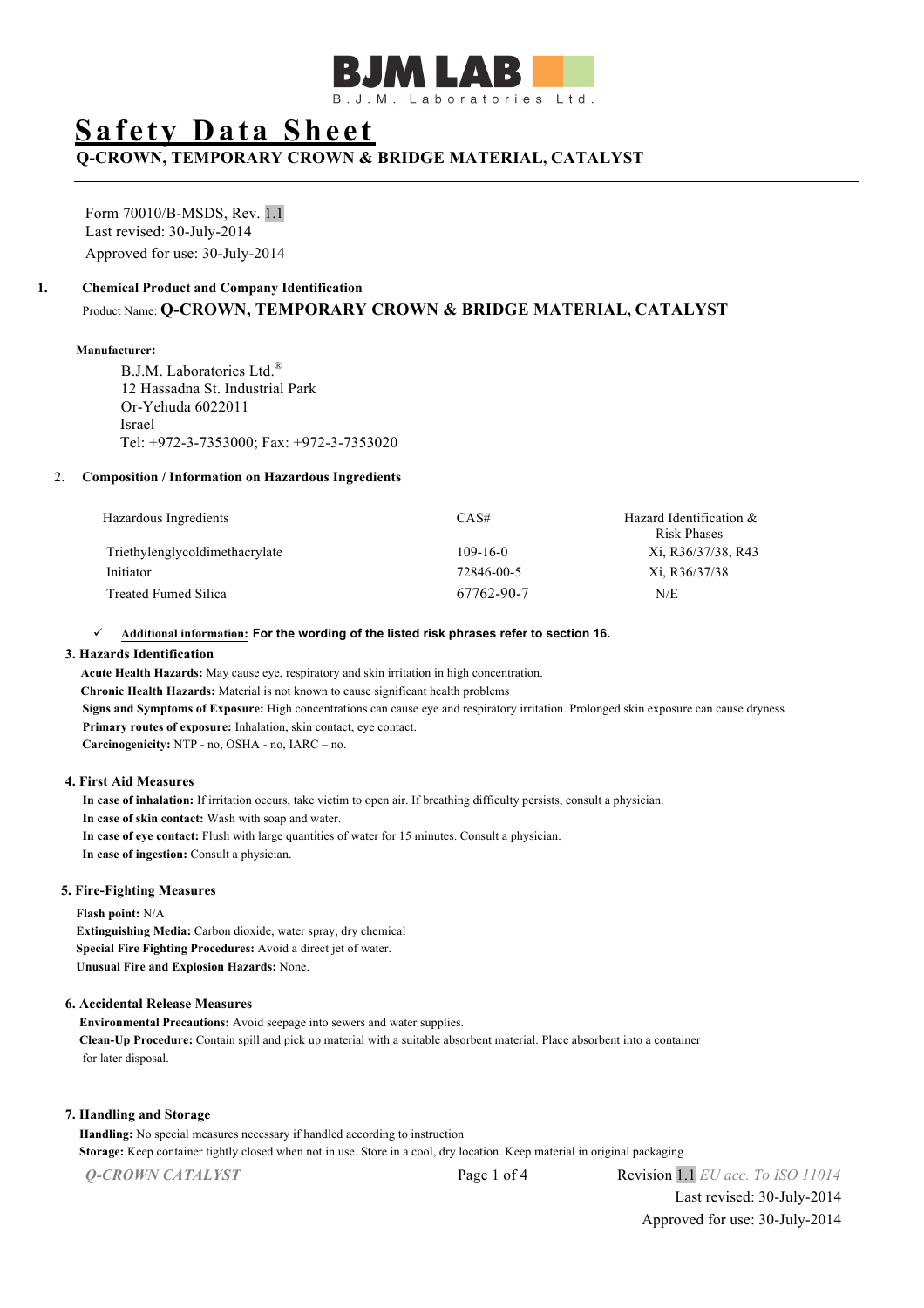

B.J.M. Laboratories Ltd.

Storage away from light, open flames, contamination and prolonged storage above 24°C (75°F).

#### **8.Exposure Controls / Personal Protection**

**Exposure Controls:** Use only in well-ventilated areas **Respiratory Protection:** Avoid inhalation of vapors. No special protection under normal use. **Hand and Skin Protection:** Avoid unnecessary skin contact. Wear latex gloves when handling **Eye Protection:** Wear safety goggles or safety glasses with side shields when handling, **Hygiene Measures:** Remove spilled material from skin and clothing. Do not eat or drink when handling this material

#### **9. Physical and Chemical Properties**

**Appearance:** White paste **Odor:** Specific odor **Boiling Point:** N/A **Evaporation Rate (Water = 1): N/A Vapor Density**  $(Air = 1)$ :  $N/A$ **Solubility in Water:** Insoluble

#### **10. Stability and Reactivity**

**Stability:** This material is stable. **Hazardous Reactions:** None if handled according to directions **Hazardous Polymerization:** May occur. **Conditions to Avoid:** Heat, UV light **Incompatibility:** Free radicals, reducing agents, heavy metal ions **Hazardous Decomposition Products:** Carbon dioxide, water, carbon monoxide, acrylic decomposition products, depending on conditions of heating and burning.

#### **11. Toxicological Information**

 **Acute oral toxicity:** LD50 (rat) > 5000mg/KG  **Irritation of Skin:** Dryness and irritation possible upon prolonged exposure  **Allergic Effects:** Methacrylate sensitive individuals may exhibit an allergic reaction.

#### **12. Ecological Information**

 Do not discharge into sewers or water supplies  **Environmental persistence and degradability:** no data available  **Ecotoxicity:** no data available

#### **13. Disposal Considerations**

May be disposed of in landfill or Incinerator In accordance with local, state and federal regulations

#### **14. Transport Information**

| 14.1 Transport at land | <b>ADR</b>                  | <b>RID</b>    |
|------------------------|-----------------------------|---------------|
|                        | <b>UN Number</b>            | Kemler        |
|                        |                             | <b>Number</b> |
|                        | <b>Packing Group</b>        |               |
|                        | <b>Proper shipping name</b> |               |
| 14.2 Transport at sea  | <b>ADNR</b>                 | <b>IMDG</b>   |
|                        | <b>UN Number</b>            |               |
|                        | <b>EMS</b>                  | <b>MFAG</b>   |
|                        | <b>Packing Group</b>        |               |
|                        | <b>Proper shipping name</b> |               |
|                        | <b>ICAO/IATA-DGR</b>        |               |

#### **14.3 Air transport**

*Q-CROWN CATALYST* Page 2 of 4 Revision 1.1 *EU acc. To ISO 11014* Last revised: 30-July-2014 Approved for use: 30-July-2014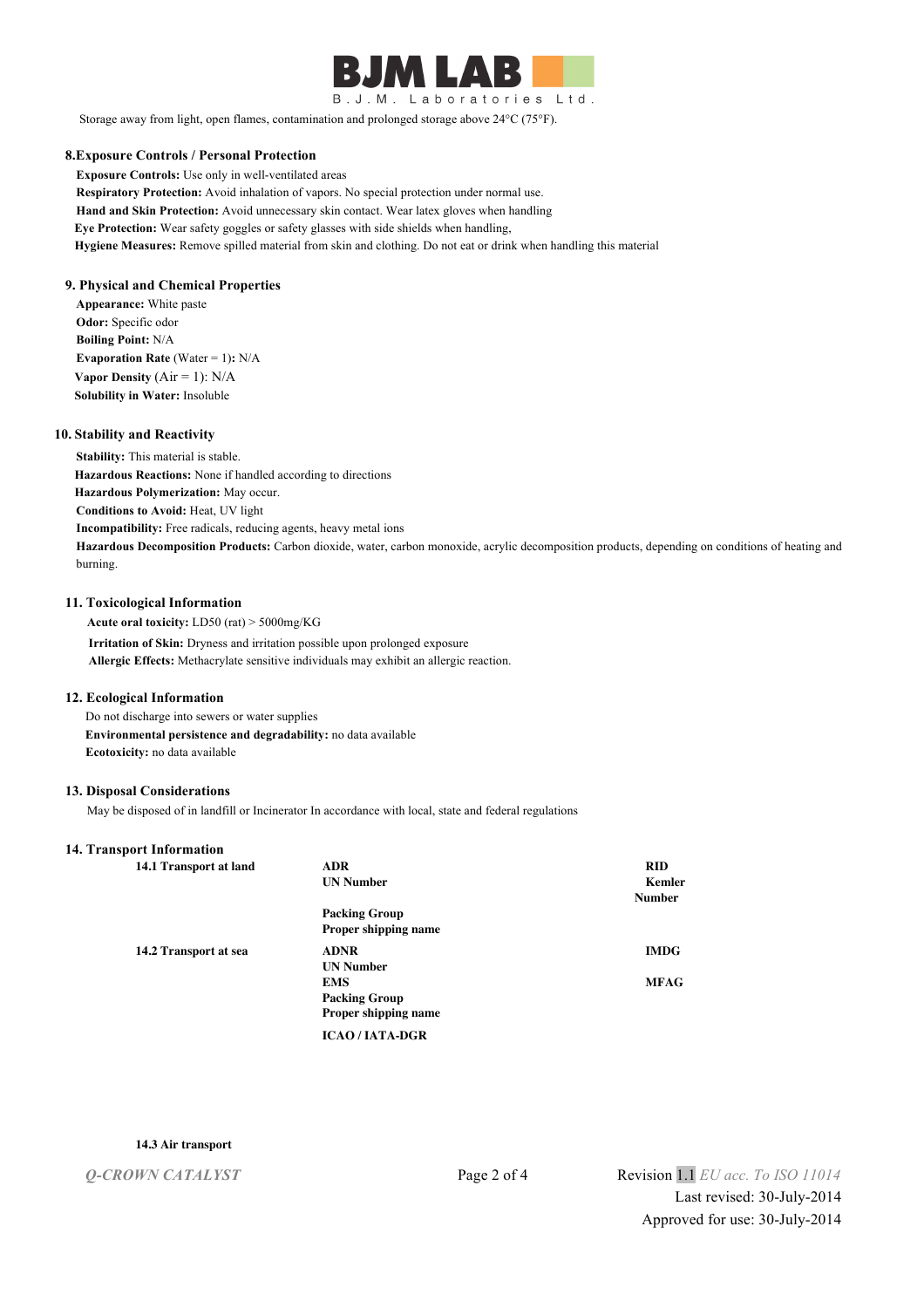

B.J.M. Laboratories Ltd.

**UN Number Proper shipping name**

**Subsidiary Risk**

**Labels**

**Packing Group**

**U.S. DOT Shipping Name:** Not Regulated **U.S. DOT Hazard Class:** None **U.N./N.A. Number** None **U.S. DOT Packing Group:** None **Other:** Not considered hazardous cargo

#### **15. Regulatory Information**

**This product requires classification according to the criteria of EC. The product is a medical device according to the EC-directive 93/42.**

| 15.1 UN Number                   |                                                                               |
|----------------------------------|-------------------------------------------------------------------------------|
| <b>15.2 National regulations</b> |                                                                               |
| 15.3 EU number                   |                                                                               |
| 15.4 Hazard symbols              |                                                                               |
|                                  | Xi,                                                                           |
| 15.5 Hazard designation          |                                                                               |
|                                  | Xi: Irritant.                                                                 |
| 15.6 Risk phrases                |                                                                               |
|                                  | R: 36, 37/38, 43                                                              |
|                                  | 36 Irritating to eyes.                                                        |
|                                  | 37/38 Irritating to respiratory system and skin.                              |
|                                  | 43 May cause sensitization by skin contact.                                   |
| 15.7 Safety phrases              |                                                                               |
|                                  | S: 2, 9, 16, 23, 26, 28, 24/25, 37/39<br>2 Keep out of the reach of children. |
|                                  | 9 Keep container in a well-ventilated place.                                  |
|                                  | 16 Keep away from sources of ignition - No smoking.                           |
|                                  | 23 Do not breathe vapour.                                                     |
|                                  | 26 In case of contact with eyes, rinse immediately with                       |
|                                  | plenty of water and seek medical advise.                                      |
|                                  | 28 After contact with skin, wash immediately with                             |
|                                  | plenty of water and soap.                                                     |
|                                  | 24/25 Avoid contact with skin and eyes.                                       |
|                                  | 37/39 Wear suitable gloves and eye/face protection.                           |

**U.S.-O.S.H.A. Status:** This material is not hazardous under the criteria of the U.S Federal Hazard Communication Standard.

#### **16. Other Information**

 These data are based on our present knowledge. However, they shall not constitute a guarantee for any specific product features and shall establish a legally valid contractual relationship.

#### **Relevant R-phrases**

**36/37/38 Irritating to eyes, respiratory system and skin.**



Material should be maintained in original containers. Empty containers should not be re-used.

*Q-CROWN CATALYST* Page 3 of 4 Revision 1.1 *EU acc. To ISO 11014* Last revised: 30-July-2014 Approved for use: 30-July-2014